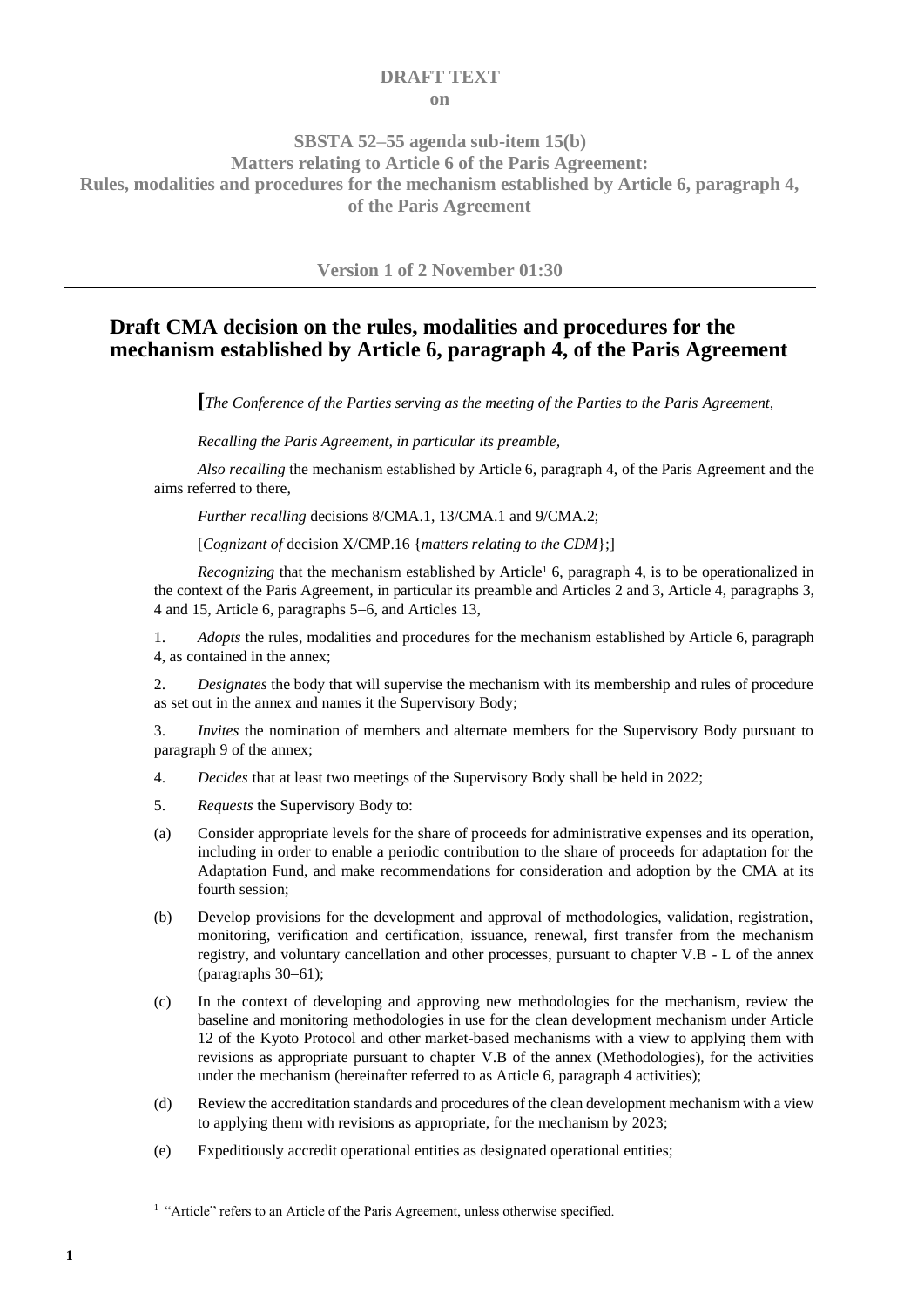(f) Ensure the implementation of paragraph 29 of the annex, in relation to least developed countries and small island developing States;

6. *Also requests* the Supervisory Body to develop, on the basis of the rules, modalities and procedures contained in the annex, further elaboration and recommendations, if any, for consideration and adoption by the Conference of the Parties serving as the meeting of the Parties to the Paris Agreement at its fourth session (November 2022) on:

- (a) Its rules of procedure, and to operate and hold meetings on the basis of the annex pending any further decisions by the CMA on the rules of procedure;
- (b) [Removal enhancements and their appropriate crediting periods (in addition to those in chapter V.A of the annex (Activity design), avoidance of leakage and addressing reversals];

7. *Requests* the Subsidiary Body for Scientific and Technological Advice to develop, on the basis of the rules, modalities and procedures contained in the annex, recommendations for consideration and adoption by the Conference of the Parties serving as the meeting of the Parties to the Paris Agreement at its fourth session (November 2022) on:

- (a) Further responsibilities of the Supervisory Body and Parties that host Article 6, paragraph 4 activities in order for such host Parties to elaborate and apply national arrangements for the mechanism under the approval and supervision of the Supervisory Body;
- (b) Processes for implementation of the transition of activities from the clean development mechanism to Article 6, paragraph 4 in accordance with chapter XI. A of the annex;
- (c) [Processes for implementation of chapter XI.B of the annex];
- (d) Reporting by host Parties on their Article 6, paragraph 4, activities, A6.4ERs issued for the activities while avoiding unnecessary duplication of reporting information that is already publicly available;
- (e) The operation of the mechanism registry referred to in chapter VI of the annex (Mechanism registry);
- (f) The implementation of the share of proceeds to cover administrative expenses and to assist developing country Parties that are particularly vulnerable to the adverse effects of climate change to meet the costs of adaptation;
- (g) Delivery of overall mitigation in global emissions under the mechanism [including on the percentage level for cancellation];

8. *Requests* the Supervisory Body to evaluate the [implementation, including the] percentage of the share of proceeds set out in chapter VII of the annex (Share of proceeds) no later than 2026 and every five years thereafter and, following such review, to make recommendations on possible improvements in order to optimize the resources available to the Adaptation Fund for consideration and adoption by the CMA.

9. Requests the Supervisory Body to evaluate the [implementation, including the] percentage and the delivery of overall mitigation in global emissions [, including the percentage of issued A6.4ERs transferred to the cancellation account] set out in chapter VIII of the annex (Delivery of overall mitigation in global emissions) no later than 2026 and every five years thereafter and, following such review, to make recommendations on possible improvements in order to optimize the delivery of overall mitigation in global emissions, for consideration and adoption by the CMA.

10. *Decides* also that the CMA may also recommend the review of the above percentages at any time between the periods set out in paragraphs 8 and 9 above.

11. *Decides* that the Conference of the Parties serving as the meeting of the Parties to the Paris Agreement shall review the rules, modalities and procedures for the mechanism at its tenth session (2028) with a view to completing the review by no later than at its twelfth session (2030);

12. Requests the Subsidiary Body for Implementation to develop recommendations with respect to the review referred to in paragraph 11 above, taking into account:

- (a) Any recommendations of the Supervisory Body pursuant to paragraphs 8 and 9 above;
- (b) Consideration of any need for further safeguards;
- (c) {*Placeholder for any other elements*};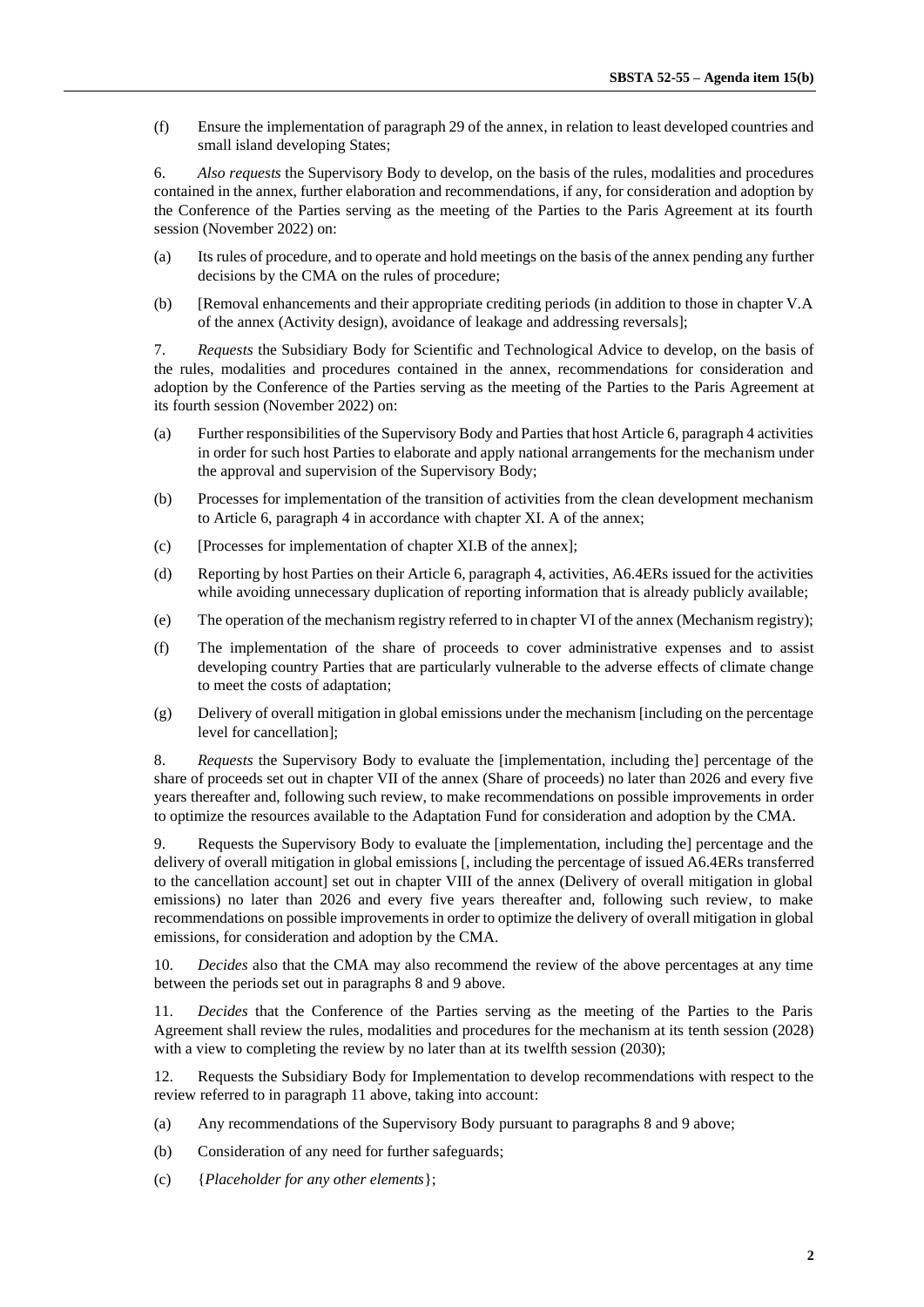13. *Requests* the Supervisory Body to support the forum on the impact of the implementation of response measures (referred to in paragraph 33 of decision 1/CP.21) in considering ways to address any negative social or economic impacts, especially those on developing country Parties, resulting from Article 6, paragraph 4, activities, as requested by the forum;

14. [*Takes note of, with gratitude,* decision X/CMP.16, pursuant to which the Conference of the Parties serving as the meeting of the Parties to the Kyoto Protocol [*placeholder for any allocation of the Trust Fund of the CDM to the 6.4 mechanism*]];

15. *Requests* the secretariat, including through its regional collaboration centers and in consultation with the Supervisory Body, to design and implement, in consultation with interested Parties, a capacity-building programme to assist Parties wishing to voluntarily participate in the mechanism to, inter alia:

(a) Establish the necessary institutional arrangements to implement the requirements of the annex;

(b) {*Placeholder for any other elements*};

16. *Takes note of* the estimated budgetary implications of the activities to be undertaken by the secretariat referred to in this decision;

17. *Requests* that the actions called for in this decision be undertaken subject to the availability of financial resources;

18. *Invites* Parties to make contributions to the Trust Fund for Supplementary Activities for the purpose of operationalizing the mechanism, which shall be reimbursed upon request.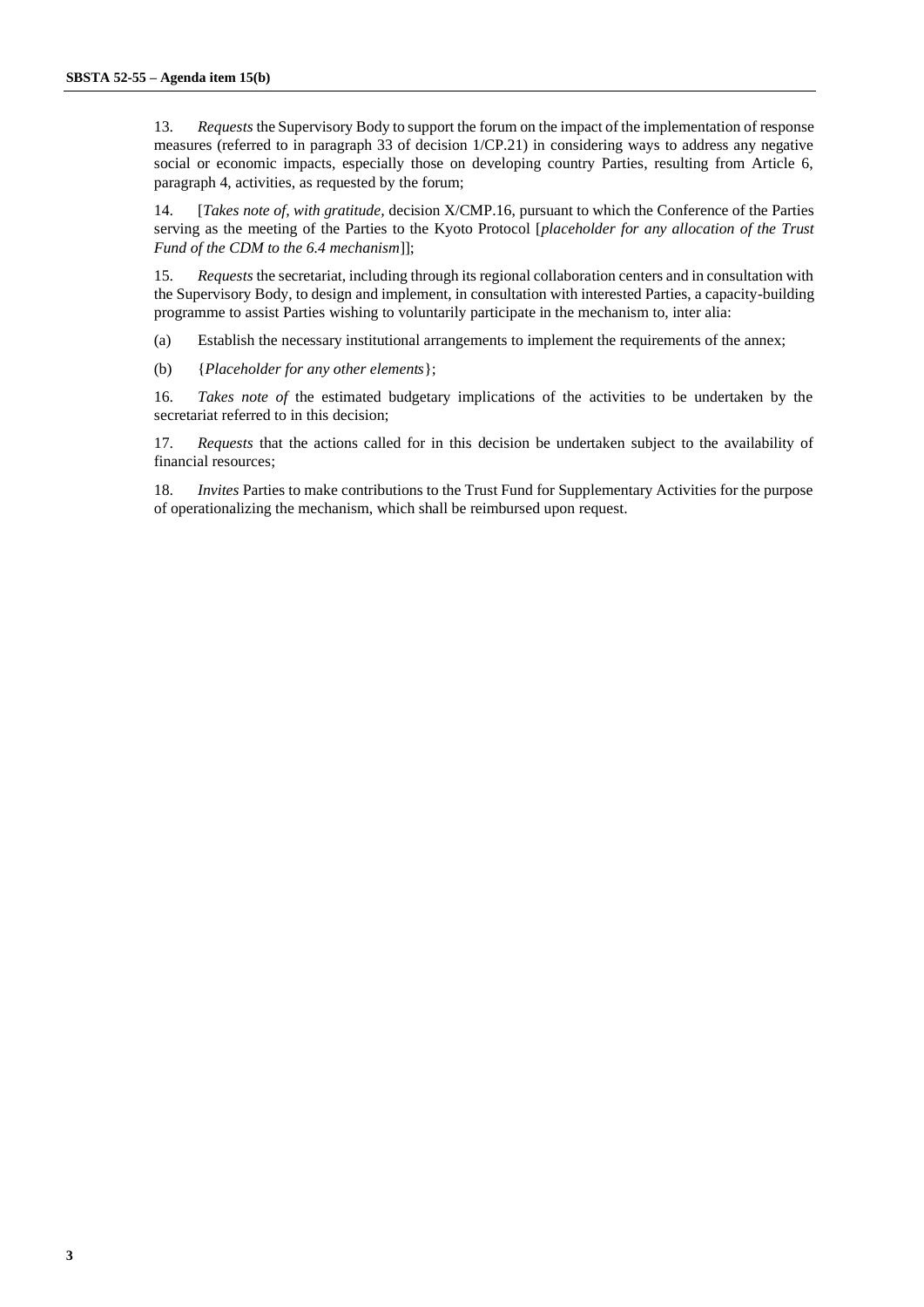## **Annex**

# **Rules, modalities and procedures for the mechanism established by Article 6, paragraph 4, of the Paris Agreement**

# **I. Definitions**

- 1. For the purpose of these rules, modalities and procedures:
	- (a) An "**Article 6, paragraph 4, activity**" is an activity that meets the requirements of Article<sup>1</sup> 6, paragraphs 4‒6, these rules, modalities and procedures, and any further relevant decisions of the Conference of the Parties serving as the meeting of the Parties to the Paris Agreement (CMA);
	- (b) An "**Article 6, paragraph 4, emission reduction**" (A6.4ER) is issued for mitigation achieved pursuant to Article 6, paragraphs 4–6, these rules, modalities and procedures, and any further relevant decisions of the CMA. It is measured in carbon dioxide equivalent and is equal to 1 tonne of carbon dioxide equivalent calculated in accordance with the methodologies and metrics assessed by the Intergovernmental Panel on Climate Change and adopted by the CMA or in other metrics adopted by the CMA pursuant to these rules, modalities and procedures.

# **II. Role of the Conference of the Parties serving as the meeting of the Parties to the Paris Agreement**

- 2. The CMA shall provide guidance to the Supervisory Body by taking decisions on, inter alia:
	- (a) The rules of procedure of the Supervisory Body;
	- (b) Recommendations made by the Supervisory Body relating to these rules, modalities and procedures;
	- (c) Matters relating to the operation of the mechanism established by Article 6, paragraph 4, as appropriate.

## **III. Supervisory Body**

3. The Supervisory Body shall supervise the mechanism under the authority and guidance of the CMA and be fully accountable to the CMA.

## **A. Rules of procedure**

- 4. The Supervisory Body shall comprise 12 members from Parties to the Paris Agreement, ensuring broad and equitable geographical representation and striving to ensure gender-balanced representation, as follows:
	- (a) Two members from each of the five United Nations regional groups;
	- (b) One member from the least developed countries;
	- (c) One member from small island developing States.
- 5. The CMA shall elect members and an alternate for each member of the Supervisory Body on the basis of nominations by the respective groups and constituencies.
- 6. Members and alternate members shall serve in their individual personal capacity.
- 7. Members and alternate members shall possess relevant scientific, technical, socioeconomic or legal expertise.
- 8. Members and alternate members shall serve for a term of two years.
- 9. Notwithstanding paragraph 8 above, in the first election of members and alternate members, the CMA shall elect half of the members and their alternate members for a term of three years and the other half for a term of two

<sup>&</sup>lt;sup>1</sup> "Article" refers to an Article of the Paris Agreement, unless otherwise specified.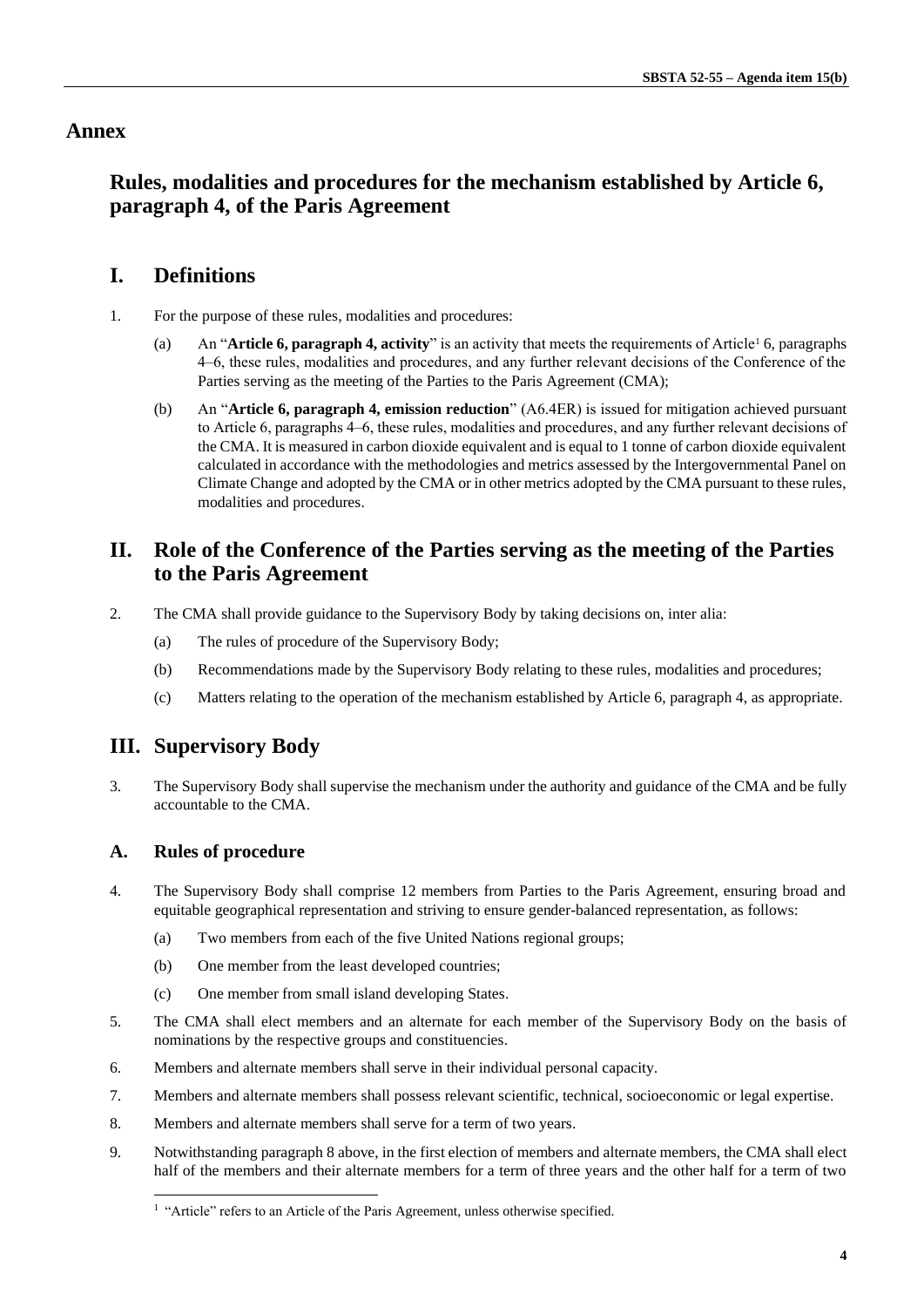years. At the expiry of the term of these members and their alternate members and thereafter, the CMA shall elect replacement members and their alternate members for a term of two years. The members and their alternate members shall remain in office until their successors have been elected.

- 10. The term of service of a member shall start at the first meeting of the Supervisory Body in the calendar year following their election and shall end immediately before the first meeting of the Supervisory Body in the calendar year in which the term ends.
- 11. The maximum number of terms of any individual shall be two terms, whether consecutive or not and including any period as an alternate member.
- 12. If a member or alternate member resigns or is otherwise unable to continue as a member or alternate member, the Supervisory Body may decide, bearing in mind the proximity to the next session of the CMA, to appoint a replacement member or replacement alternate member from the same constituency to serve the remainder of the term on the basis of a nomination from the relevant constituency, in which case, the appointment shall count as one term.
- 13. Members and alternate members may be suspended or their membership terminated by the CMA if:
	- (a) They fail to disclose a conflict of interest;
	- (b) They fail to attend two consecutive meetings without proper justification.
- 14. Participation costs for members and alternate members will be covered by the share of proceeds for administrative expenses.
- 15. Members and alternate members shall avoid actual, potential and perceived conflicts of interest and shall:
	- (a) Declare any actual, potential or perceived conflict of interest at the start of a meeting;
	- (b) Recuse themselves from participating in any work of the Supervisory Body, including decision-making, in relation to which they have an actual, potential or perceived conflict of interest;
	- (c) Refrain from behaviour that may be incompatible with the requirements of independence and impartiality.
- 16. Members and alternate members shall ensure confidentiality, in line with relevant best practice and decisions of the CMA and the Supervisory Body.
- 17. At least three fourths of the members, including alternate members only when they are acting as members, shall constitute a quorum for meetings of the Supervisory Body.
- 18. Each year, the Supervisory Body shall elect a Chair and a Vice-Chair from among its members. The Chair and the Vice-Chair shall remain in office until their successors have been elected.
- 19. Meetings of the Supervisory Body shall be open to the public, unless closed for reasons of confidentiality.
- 20. Documents for meetings of the Supervisory Body shall be made publicly available, unless they are confidential.
- 21. The Supervisory Body shall ensure transparency of decision-making, make publicly available its decisionmaking framework and its decisions, including standards, procedures and related documents.
- 22. Decisions of the Supervisory Body shall be taken by consensus whenever possible. If all efforts at reaching consensus have been exhausted, decisions shall be put to vote and adopted by a majority of three fourths of the members, including alternate members only when they are acting as members, present and voting.
- 23. The Supervisory Body shall adopt reports on its meetings and make them publicly available.

#### **B. Governance and functions**

- 24. The Supervisory Body shall, in accordance with relevant decisions of the CMA:
	- (a) Establish the requirements and processes necessary to operationalize the mechanism, and operate the mechanism, relating to, inter alia:
		- (i) The accreditation of operational entities as designated operational entities;
		- (ii) The development and/or approval of methodologies (hereinafter referred to as mechanism methodologies) and standardized baselines for Article 6, paragraph 4, activities;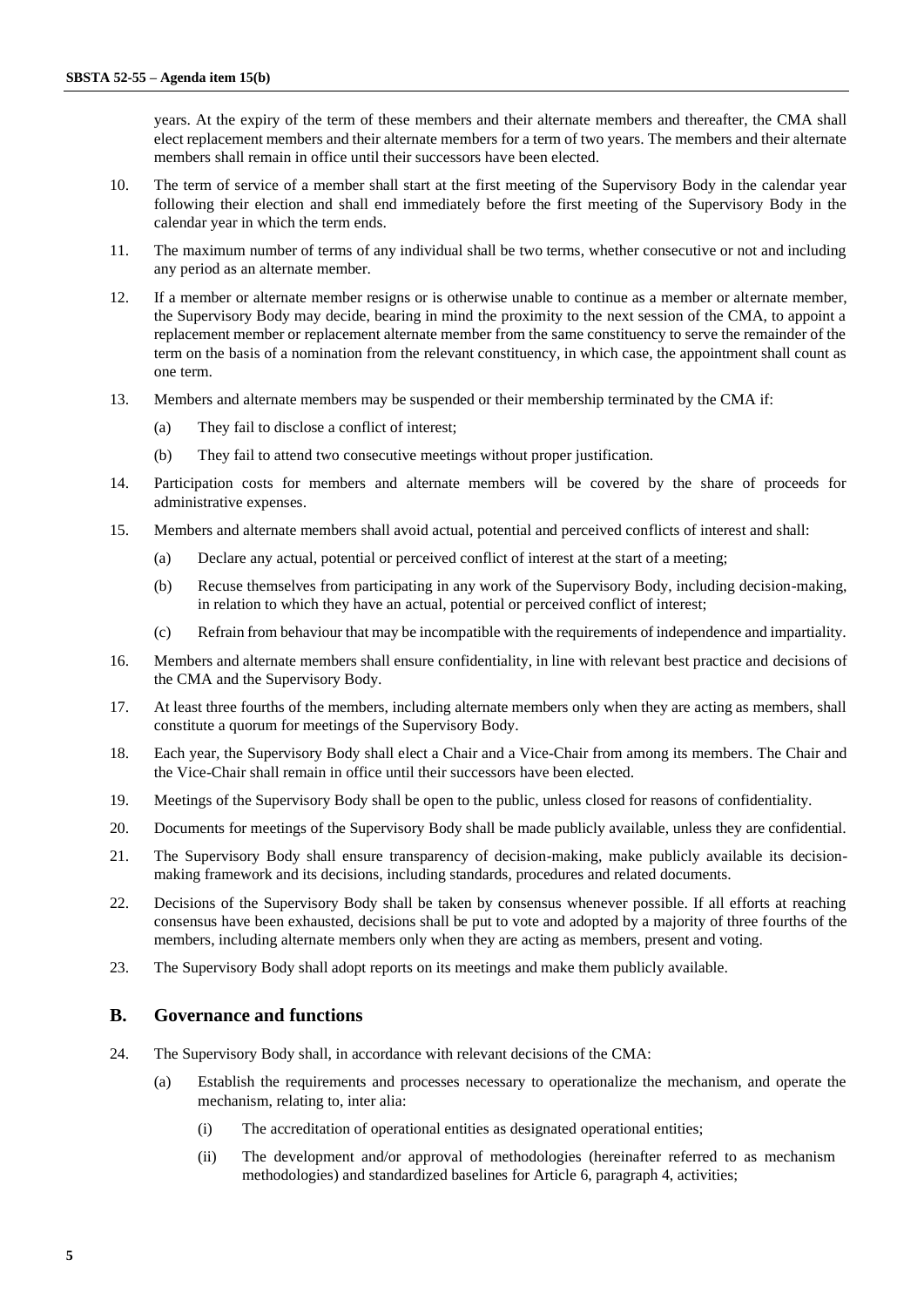- (iii) The registration of activities as Article 6, paragraph 4, activities, the renewal of crediting periods of registered Article 6, paragraph 4, activities, and the issuance of A6.4ERs;
- (iv) The registry for the mechanism;
- (v) The share of proceeds levied to assist developing country Parties that are particularly vulnerable to the adverse effects of climate change to meet the costs of adaptation as set out in chapter VII below (Levy of share of proceeds for adaptation and administrative expenses);
- (vi) The delivery of an overall mitigation in global emissions as set out in chapter VIII below (Delivering overall mitigation in global emissions);
- (vii) The approval and supervision of host Party national arrangements for accreditation of operational entities, development of mechanism methodologies[, including setting baselines and other methodological requirements, and the setting] and renewal of crediting periods;
- (viii) [Protection of human rights and the rights of indigenous peoples in the context of implementation of Article 6, paragraph 4 activities];
- (ix) [Sustainable development, while acknowledging that the consideration of sustainable development is a national prerogative];
- (b) Accredit operational entities as designated operational entities;
- (c) Support the implementation of the mechanism by, inter alia:
	- (i) Developing and maintaining a public website for information related to proposed and registered Article 6, paragraph 4, activities, subject to confidentiality;
	- (ii) Taking appropriate measures to promote the regional availability of designated operational entities in all regions;
	- (iii) Promoting public awareness of the mechanism;
	- (iv) Facilitating dialogue with host Parties and other stakeholders in the mechanism;
	- (v) Providing public information to the CMA on all registered Article 6, paragraph 4, activities hosted by each Party, and all A6.4ERs issued for those activities;
	- (vi) Ensuring that the mechanism facilitates host Parties' implementation of their nationally determined contributions (NDCs).
	- (vii) Capacity-building activities.
- (d) Report annually to the CMA.

#### **C. Role of the secretariat**

25. Pursuant to Article 17 and in accordance with relevant decisions of the CMA, the secretariat shall serve as the secretariat of the Supervisory Body and perform its functions in the operation of the mechanism in accordance with these rules, modalities and procedures.

## **IV. Participation responsibilities**

- 26. Each host Party of Article 6, paragraph 4, activities shall, prior to participating in the mechanism, ensure that:
	- (a) It is a Party to the Paris Agreement;
	- (b) It has prepared, communicated and is maintaining an NDC in accordance with Article 4, paragraphs 2 and 6, and decision 4/CMA.1;
	- (c) It has designated a national authority for the mechanism and has communicated that designation to the secretariat;
	- (d) It has indicated publicly how its participation in the mechanism contributes to sustainable development, while acknowledging that the consideration of sustainable development is a national prerogative;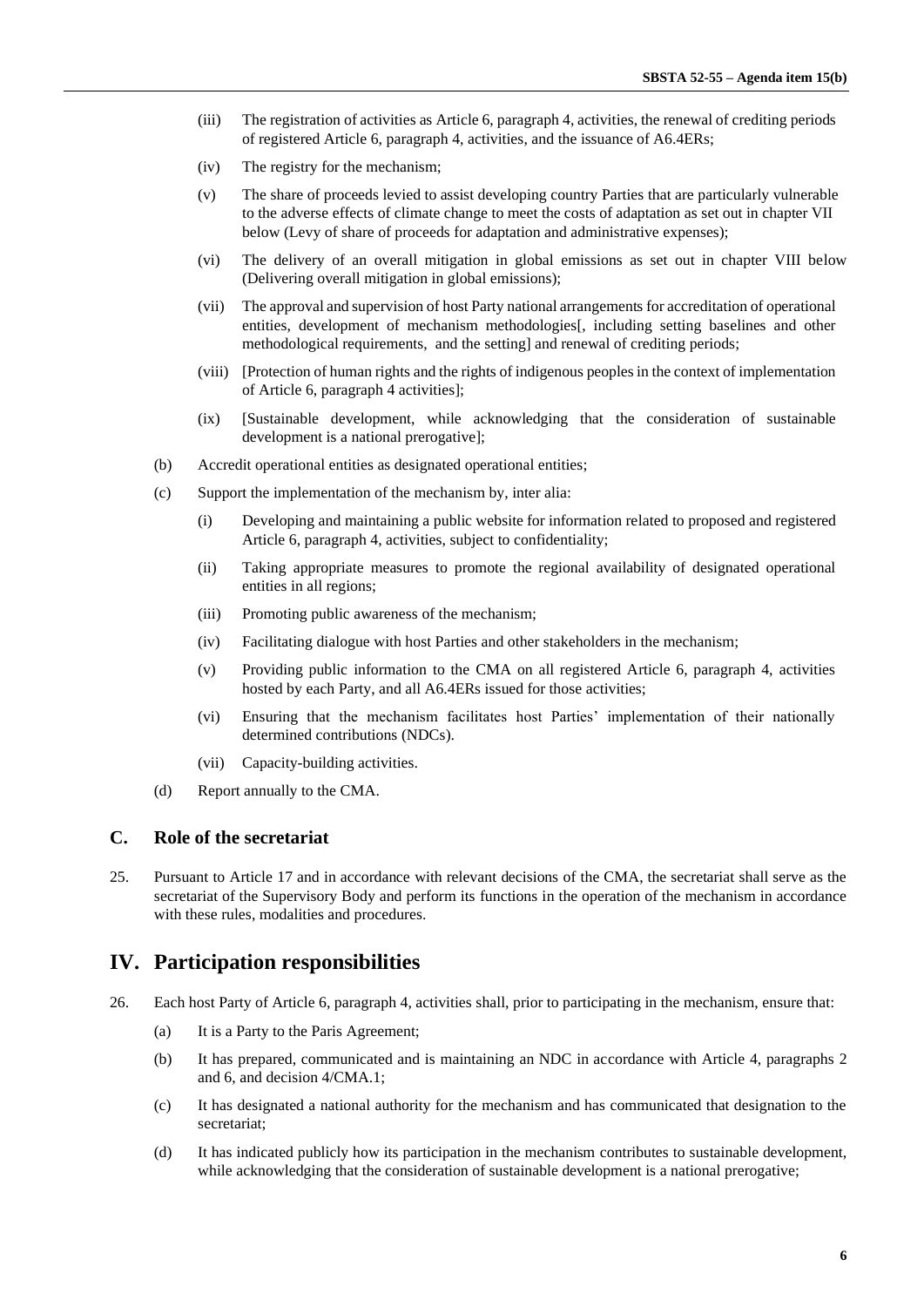- (e) It has indicated publicly to the Supervisory Body the types of Article 6, paragraph 4, activity that it would consider approving pursuant to chapter V.C below (Approval and authorization) and how such types of activity and any associated emission reductions would contribute to mitigation in the Party and the achievement of its NDC [, to its long-term low GHG emissions development strategy, if it has submitted one, and to the long term goal of the Paris Agreement].
- 27. A host Party [may][shall] specify to the Supervisory Body, prior to participating in the mechanism:
	- (a) Baseline approaches and other methodological requirements to be applied for Article 6, paragraph 4, activities that it intends to host, subject to these rules, modalities and procedures, under the supervision of the Supervisory Body, and subject to further relevant decisions of the CMA, with an explanation of how those approaches and requirements are compatible with its NDC, and if it has submitted one, its longterm low GHG emission development strategy;
	- (b) Crediting periods to be applied for Article 6, paragraph 4, activities that it intends to host, including whether the crediting periods may be renewed, subject to these rules, modalities and procedures and under the supervision of the Supervisory Body, and in accordance with further relevant decisions of the CMA, with an explanation of how those crediting periods are compatible with its NDC and, if it has submitted one, its long-term emission development strategy;
	- (c) Functions that it intends to exercise, subject to these rules, modalities and procedures, under the supervision of the Supervisory Body, pursuant to further relevant decisions of the CMA.
- 28. Each host Party shall ensure that, on a continuing basis:
	- (a) It is maintaining an NDC in accordance with Article 4, paragraphs 2 and 6 and decision 4/CMA.1;
	- (b) Its participation in the mechanism contributes to the implementation of its NDC, and its long-term low GHG emission development strategy if applicable;
- 29. In relation to the least developed countries and small island developing States, pursuant to Article 4, paragraph 6, their special circumstances shall be recognized where these rules, modalities and procedures relate to NDCs, and other aspects of their special circumstances may be recognized in further decisions of the CMA relating to these rules, modalities and procedures.

# **V. Article 6, paragraph 4, activity cycle**

#### **A. Activity design**

- 30. The public or private entities participating in an activity (hereinafter referred to as activity participants) that wish to register the activity as an Article 6, paragraph 4, activity shall design the activity according to the requirements in this chapter and any other relevant requirements adopted by the CMA or the Supervisory Body.
- 31. The activity:
	- (a) Shall be designed to achieve mitigation of GHG emissions, including reducing emissions, increasing removals and mitigation co-benefits of adaptation actions and/or economic diversification plans (hereinafter collectively referred to as emission reductions) and not to lead to an increase in global emissions;
	- (b) May be a project, programme of activities, or other type of activity approved by the Supervisory Body;
	- (c) Shall be designed to achieve emission reductions in the host Party;
	- (d) Shall also:
		- (i) Deliver real, measurable and long-term benefits related to climate change in accordance with decision 1/CP.21, paragraph 37(b);
		- (ii) Minimize the risk of non-permanence of emission reductions over multiple NDC implementation periods, and, where reversals occur, ensure that these are addressed in full;
		- (iii) Avoid negative environmental and social impacts;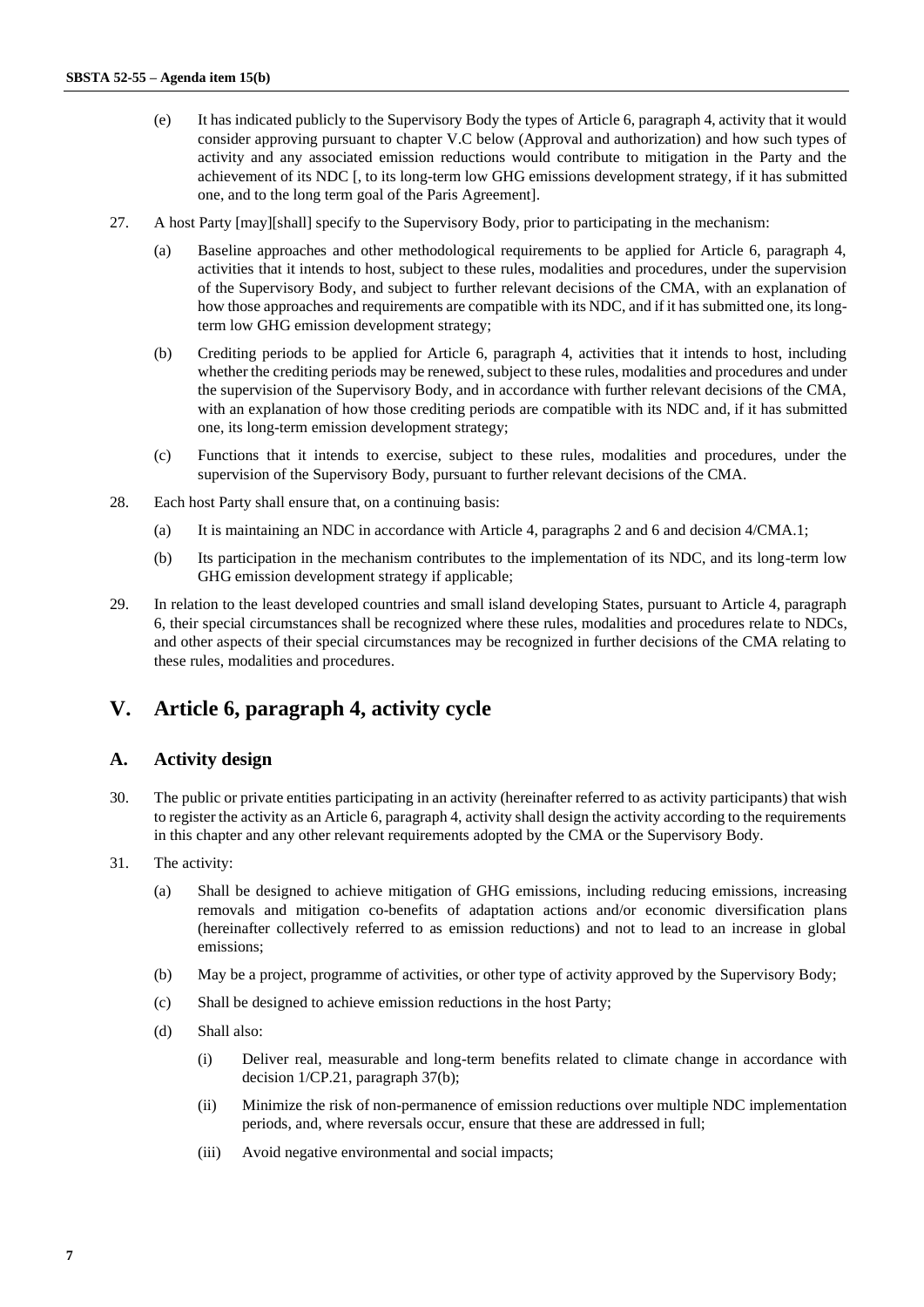- (e) Shall undergo local and, where appropriate, subnational stakeholder consultation consistent with applicable domestic arrangements in relation to public participation, local communities and indigenous peoples, as applicable;
- (f) Shall apply a crediting period for the issuance of A6.4ERs, that is a maximum of 5 years, renewable a maximum of twice, or a maximum of 10 years with no option of renewal, that is appropriate to the activity, [or, in respect of removal enhancements, a maximum of 15 years renewable a maximum of twice] and that is subject to approval by the Supervisory Body, or any shorter crediting period specified by the host Party pursuant to paragraph 27(b) above shall be applied. The crediting period shall not start before 2020.
- 32. The activity shall apply a mechanism methodology that has been developed in accordance with chapter V.B below (Methodologies) and approved by the Supervisory Body following its technical assessment, in order to:
	- (a) Set a baseline for the calculation of emission reductions to be achieved by the activity;
	- (b) Demonstrate the additionality of the activity;
	- (c) Ensure accurate monitoring of emission reductions;
	- (d) Calculate the emission reductions achieved by the activity.

#### **B. Methodologies** *{Note that paragraphs 36 and 37 are options to each other}*

- 33. [Mechanism methodologies shall encourage ambition over time, encourage broad participation, be real, transparent, conservative and credible, avoid leakage, where applicable recognize suppressed demand, contribute to the equitable sharing of mitigation benefits between the participating Parties, and in respect of each participating Party, contribute to reducing emission levels in the host Party, align with its NDC, its long-term low GHG emissions development strategy if it has submitted one and the long term goal of the Paris Agreement)].
- 34. [Mechanism methodologies shall include relevant assumptions, parameters, data sources and key factors and take into account uncertainty, leakage, policies, [and relevant circumstances including national, regional or local social economic, environmental and technological circumstances [and address reversals where applicable]].]
- 35. Mechanism methodologies may be developed by activity participants, host Parties, stakeholders or the Supervisory Body. Mechanism methodologies shall be approved by the Supervisory Body where they meet the requirements of these rules, modalities and procedures and the requirements established by the Supervisory Body.
- 36. [Each mechanism methodology shall require the application of [one of] the performance-based approach[es] below to setting the baseline, while taking into account any guidance by the Supervisory Body, and with justification for the appropriateness of the choices, including information on how the proposed baseline approach is consistent with paragraph 33 above and recognizing that a host Party may determine a more ambitious level at its discretion:
	- (a) [Best available technologies that represent an economically feasible and/or environmentally sound course of action].
	- (b) [A benchmark approach where the baseline is set at least at the average emission level of the best performing comparable activities providing similar outputs and services within a defined scope and boundary in the last three years [providing similar outputs/services in similar social, economic, environmental and technological circumstances]]].
- 37. [Each mechanism methodology shall require the application of [one] of the following approach[es] to setting the baseline [that is determined as [[below] [business as usual]]], while taking into account any guidance by the Supervisory Body, and with justification of the appropriateness of the choice, including information on how the proposed baseline approach is consistent with paragraph 33 above:
	- (a) A performance-based benchmark approach, taking into account:
		- (i) Technologies that represent an economically feasible course of action;

(ii) The emissions of activities providing similar outputs and/or services in similar social, economic, environmental and technological circumstances;

(iii) Barriers to investment;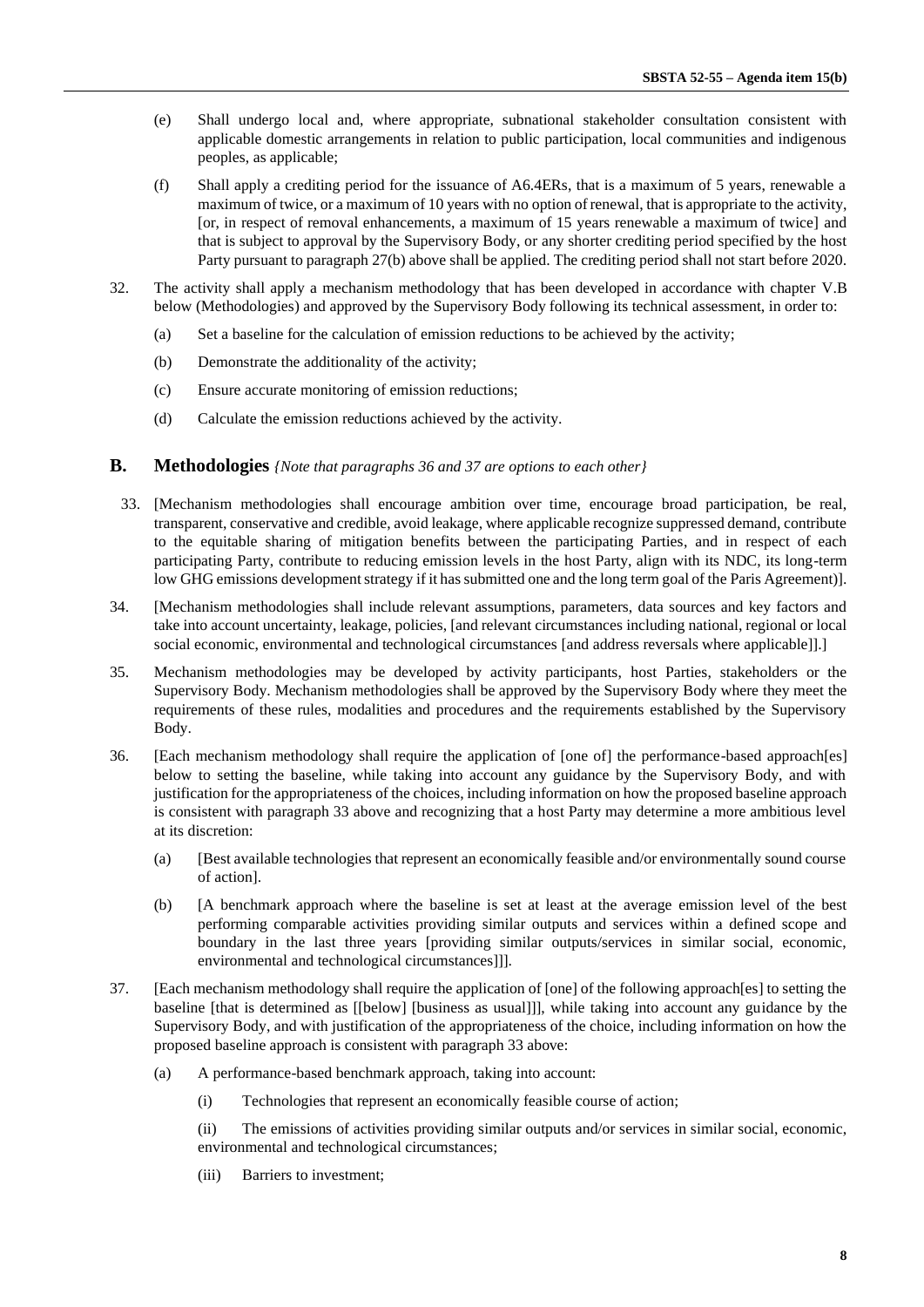- (b) A benchmark-based approach taking into account the average emissions of similar activities undertaken in the previous five years, in similar social, economic, environmental and technological circumstances, and whose performance is among the top 20 per cent of their category;
- (c) Emissions from a technology that represents an economically attractive course of action, taking into account barriers to investment;
- (d) An approach based on existing actual or historical emissions].
- 38. Standardized baselines may be developed by the Supervisory Body at the request of the host Party, or may be developed by the host Party and approved by the Supervisory Body. Standardized baselines shall be established at the highest possible level of aggregation in the relevant sector of the host Party.
- 39. Each mechanism methodology shall specify the approach to demonstrating the additionality of the activity. The activity is additional where emission reductions achieved by the activity are additional to any that would otherwise occur [in the absence of the activity][in the absence of the mechanism] [and taking into account all relevant national policies, including legislation, and representing mitigation that exceeds any mitigation that is required by law or regulation, [taking into account the level of enforcement]];
- 40. The Supervisory Body may waive additionality requirements for any least developed country or small island developing State at the request of that Party, in accordance with requirements developed by the Supervisory Body.

### **C. Approval and authorization**

- 41. The host Party shall provide to the Supervisory Body an approval of the activity, prior to a request for registration. The approval shall include:
	- (a) Confirmation that and information on how the activity fosters sustainable development in the host Party;
	- (b) Approval of any potential renewal of the crediting period, if the Party intends to allow the activity to continue beyond the first crediting period, where the Party has specified that the crediting periods of Article 6, paragraph 4, activities that it intends to host may be renewed pursuant to paragraph 27(b) above;
	- (c) Explanation of how the activity relates to [and whether the activity is within the sectors and GHG covered by its NDC [, and/or the policies and measures for implementation of its NDCs]], and how the expected emission reductions [or removals] contribute to, the host Party's NDC and the purposes referred to in Article 6, paragraph 1;
- 42. The host Party shall, in conjunction with the approval referred to in paragraph 41 above, provide to the Supervisory Body the authorization of public or private entities to participate in the activity as activity participants under the mechanism.
- 43. The host Party shall, in conjunction with the approval referred to in paragraph 39 above, provide to the Supervisory Body authorization for A6.4ERs issued for the activity to be internationally transferred for use towards achievement of NDCs and/or authorization to be used for other international mitigation purposes [(as defined in decision X/CMA.3 (Guidance for cooperative approaches referred to in Article 6, paragraph 2)], if the Party decides to provide such authorization, and a statement as to [whether][how] a corresponding adjustment will be applied by the host Party for A6.4ERs in accordance with chapter IX below (Avoiding the use of emission reductions by more than one Party).
- 44. Other participating Parties shall provide to the Supervisory Body the authorization for public or private entities to participate in the activity as activity participants under the mechanism prior to any first transfer of any A6.4ERs to the mechanism registry account of such Party or public or private entity.

#### **D. Validation**

45. A designated operational entity shall independently assess the activity against the requirements set out in these rules, modalities and procedures, further relevant decisions of the CMA and relevant requirements adopted by the Supervisory Body (hereinafter referred to as validation).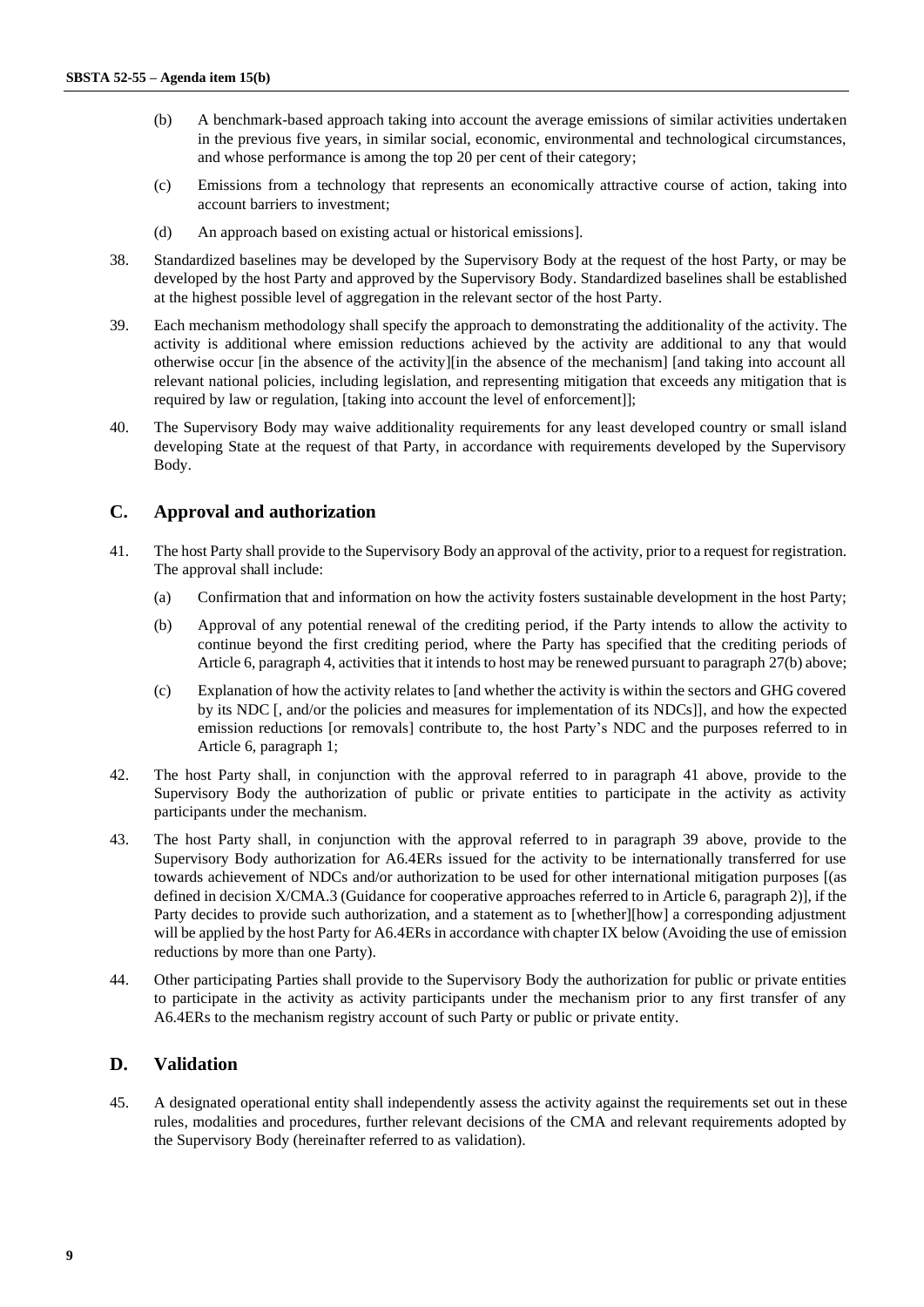## **E. Registration**

- 46. If the designated operational entity concludes that the outcome of the validation is positive, it shall submit to the Supervisory Body a request for registration with the validation outcome in accordance with the relevant requirements adopted by the Supervisory Body.
- 47. The activity participants shall pay a share of proceeds, at a level determined by the CMA, to cover the administrative expenses for registering the activity when submitting a request for registration.
- 48. If the Supervisory Body decides that the validation and its outcome meet the relevant requirements adopted by the Supervisory Body, it shall register the activity as an Article 6, paragraph 4, activity.

## **F. Monitoring**

49. The activity participants shall monitor emission reductions achieved by the activity during a monitoring period in accordance with the relevant requirements adopted by the Supervisory Body.

### **G. Verification and certification**

50. A designated operational entity shall independently review and determine the implementation of, and the emission reductions achieved by, the Article 6, paragraph 4, activity during the monitoring period (hereinafter referred to as verification) against the requirements set out in these rules, modalities and procedures, further relevant decisions of the CMA and relevant requirements adopted by the Supervisory Body, and provide written assurance of the verified emission reductions (hereinafter referred to as certification).

## **H. Issuance**

- 51. For the issuance of A6.4ERs, the designated operational entity shall submit to the Supervisory Body a request for issuance with the verification outcome and certification in accordance with the relevant requirements adopted by the Supervisory Body.
- 52. If the Supervisory Body decides that the verification, certification and their outcome meet the relevant requirements adopted by the Supervisory Body, it shall approve the issuance of A6.4ERs.
- 53. The mechanism registry administrator shall, in accordance with the relevant requirements adopted by the Supervisory Body, issue the A6.4ERs into the mechanism registry.
- 54. The mechanism registry shall identify issued A6.4ERs that are authorized by the host Party for international transfer for use towards achievement of NDCs or authorized for other international mitigation purposes, in accordance with the host Party's approval of the registered Article 6, paragraph 4, activities as referred to in chapter V.C above (Approval and authorization).

#### **I. Renewal of the crediting period**

- 55. The crediting period of a registered Article 6, paragraph 4, activity may be renewed in accordance with further relevant decisions of the CMA and relevant requirements adopted by the Supervisory Body, if the host Party has approved such renewal in accordance with paragraph 41(b) above.
- 56. The renewal of a crediting period shall be approved by the Supervisory Body and the host Party following a technical assessment by a designated operational entity to determine necessary updates to the baseline, the additionality and the quantification of emission reductions.

## **J. First transfer from the mechanism registry**

57. The mechanism registry administrator shall forward [2][5] per cent of the issued A6.4ERs to an account held by the Adaptation Fund in the mechanism registry for assisting developing country Parties that are particularly vulnerable to the adverse effects of climate change to meet the costs of adaptation.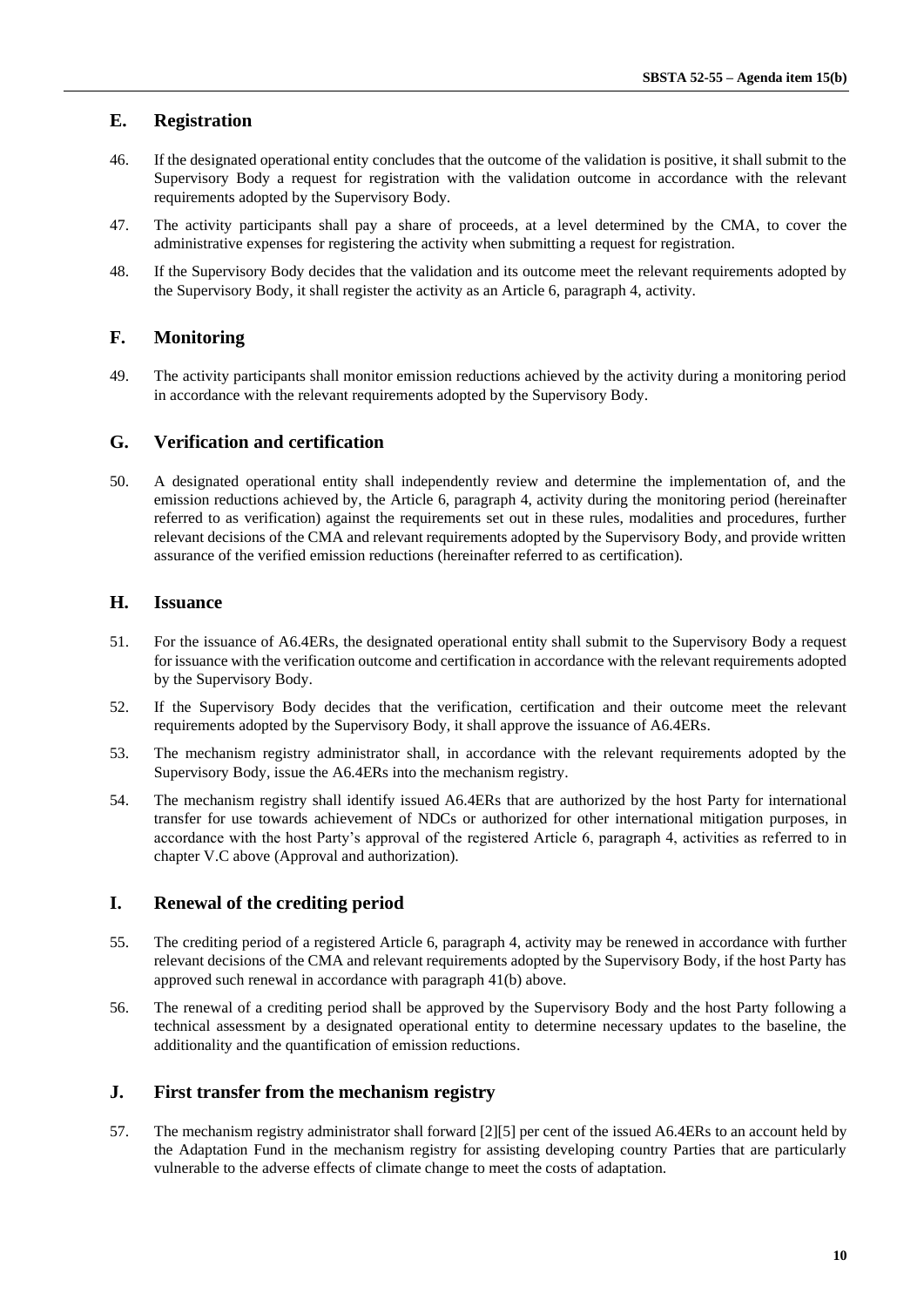- 58. [The mechanism registry administrator shall [effect a first transfer][forward], for cancellation, [X][not less than 2][5][10][20[30] per cent of the issued A6.4ERs, to the account for mandatory cancellation for delivering an overall mitigation in global emissions in accordance with chapter VIII below (Delivering overall mitigation in global emissions)].
- 59. The mechanism registry administrator shall [forward][effect a first transfer] of the remaining issued A6.4ERs in accordance with the instructions of the activity participants, and with any further modalities adopted by the CMA and relevant requirements adopted by the Supervisory Body.

### **K. Voluntary cancellation**

60. Activity participants may voluntarily request the mechanism registry administrator to cancel in the mechanism registry a specified amount of A6.4ERs issued in respect of their A6.4 activity.

#### **L. Other processes associated with Article 6, paragraph 4, activities**

61. Stakeholders, activity participants and participating Parties may appeal decisions of the Supervisory Body or request that a grievance be addressed by the Supervisory Body.

# **VI. Mechanism registry**

- 62. The mechanism registry shall contain at least a pending account, holding account, retirement account, cancellation account, account for cancellation for overall mitigation in global emissions and share of proceeds for adaptation account, as well as a holding account for each Party and each public or private entity authorized by a Party that requests an account where that entity meets the requisite identification requirements developed by the Supervisory Body. [The mechanism registry shall be connected to the international registry referred to in decision [X/CMA.3 (Guidance relating to cooperative approaches)]].
- 63. The mechanism registry shall be developed and operationalized in accordance with the relevant requirements adopted by the Supervisory Body, that shall include operating at best practice standards for registries.
- 64. The secretariat shall serve as the mechanism registry administrator and maintain and operate the mechanism registry under the supervision of the Supervisory Body.

## **VII. Levy of share of proceeds for adaptation and administrative expenses**

- 65. The share of proceeds that is levied to assist developing country Parties that are particularly vulnerable to the adverse effects of climate change to meet the costs of adaptation shall be delivered to the Adaptation Fund pursuant to decisions 13/CMA.1 and 1/CMP.14.
- 66. The share of proceeds to assist developing country Parties that are particularly vulnerable to the adverse effects of climate change to meet the costs of adaptation shall be comprised of:
	- (a)  $[A]$  [A levy of [2][5] per cent of A6.4ERs at issuance]; [and]
	- (b) [A monetary contribution related to the scale of the 6.4 activity or to the number of A6.4ERs issued, to be set by the Supervisory Body]; [and]
	- (c) [After the 6.4 mechanism becomes self-financing, a periodic contribution from the remaining funds received from administrative expenses per paragraph 67 below, after setting aside the operating costs for the 6.4 mechanism and an operating reserve, at a level, and with a frequency to be determined by the CMA].
- 67. The share of proceeds to cover administrative expenses shall be set in monetary terms at a level and implemented in a manner to be determined by the CMA.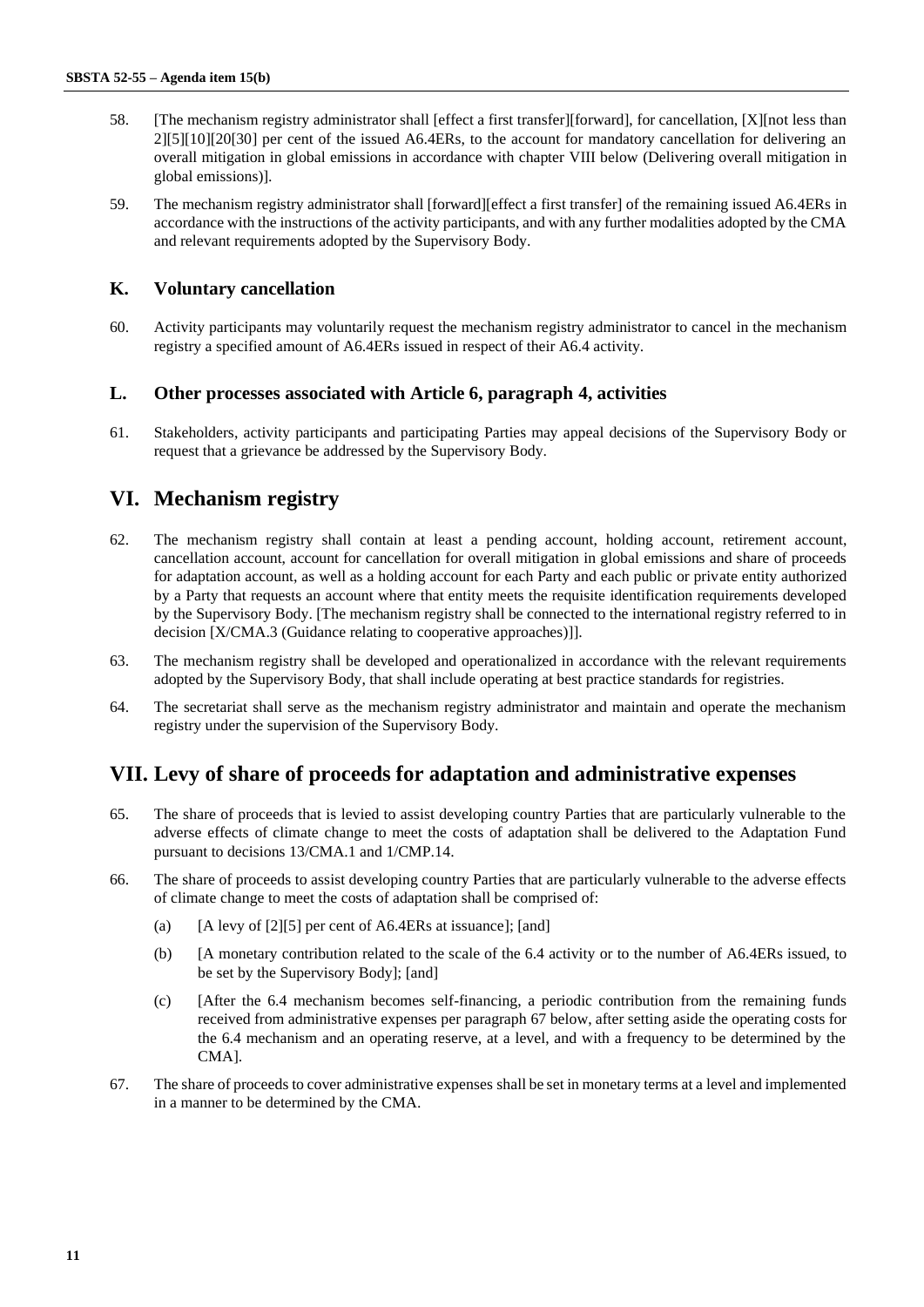# **VIII. [Delivering overall mitigation in global emissions** *{Note: paragraphs 70 and 71*

*are options to each other}* 

- 68. The mechanism shall aim to deliver overall mitigation in global emissions in accordance with this chapter.
- 69. [Delivery of overall mitigation in global emissions shall be through cancellation of A6.4ERs in accordance with the following steps:
	- (a) [At [first transfer][issuance] of A6.4ERs, the host Party shall make a corresponding adjustment consistent with decision X/CMA.3 (guidance on cooperative approaches referred to in Article 6, paragraph 2, of the Paris Agreement) for the [total] number of issued A6.4ERs [first transferred]];
	- (b) The mechanism registry administrator shall transfer [X][not less than 2][5][10][20][30] percent of the issued A6.4ERs to the cancellation account in the mechanism registry for overall mitigation in accordance with chapter V above (Article 6, paragraph 4, activity cycle);
	- (c) The cancelled A6.4ERs shall not be used for any transfer or purpose, including towards any NDC or for other international mitigation purposes or for other purposes, and shall not be further transferred];
- 70. [Delivery of overall mitigation in global emissions may be through any of the following approaches:
	- (a) [Voluntary cancellation of A6.4ERs by Parties and stakeholders in the mechanism registry for that purpose];
	- (b) [Conservative baselines in methodologies approved by the Supervisory Body];
	- (c) Limitations on maximum crediting periods approved by the Supervisory Body];
- 71. [6.4ERs delivered to the Adaptation Fund in accordance with chapter VII may, in accordance with any future decisions by the Adaptation Fund Board and the Supervisory Body, be made available for purchase and cancellation within the mechanism registry for overall mitigation in global emissions].]

# **IX. Avoiding the use of emission reductions by more than one Party**

- 72. A host Party shall, consistent with decision X/CMA.3 (Guidance on cooperative approaches referred to in Article 6, paragraph 2, of the Paris Agreement):
	- (a) Apply a corresponding adjustment, for all A6.4ERs first transferred where they are from the sectors and GHG [, and the policies and measures] [activities] covered by its NDC;
	- (b) [Apply a corresponding adjustment for all A6.4ERs first transferred where they are from the sectors and GHG [, or the policies and measures] not covered by its NDCs [from [2025][2030] [and may do so prior to that date]] [unless the A6.4ERs are not authorized by the host Party to be used towards achievement of any NDC]].

## **X. Use of emission reductions for other international mitigation purposes**

73. A host Party shall apply an adjustment for A6.4ERs consistent with chapter IX above (Avoiding the double use of emission reductions) and decision X/CMA.3 (guidance on cooperative approaches referred to in Article 6, paragraph 2).

# **XI. Transition of clean development mechanism activities and [use of] certified emission reductions [towards first NDCs]**

#### **A. Transition of clean development mechanism activities**

74. [Project activities and programmes of activities] [Small scale project activities and programmes of activities][Project activities and programmes of activities that are vulnerable and] registered under the clean development mechanism under Article 12 of the Kyoto Protocol (CDM) [or listed as provisional by the Executive Board of the CDM] may transition to the mechanism and be registered as Article 6, paragraph 4, activities subject to all of the following conditions: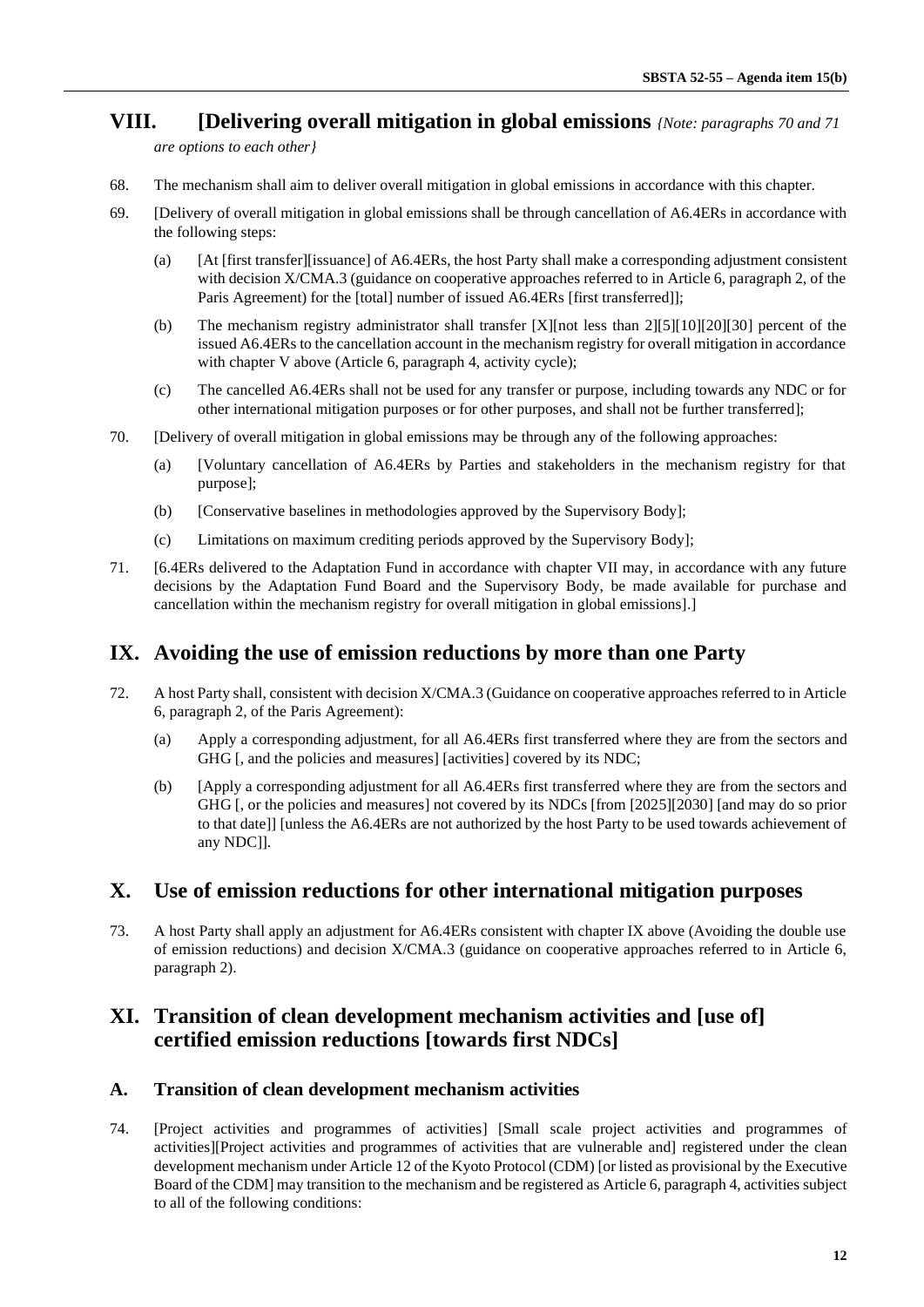- (a) The request to transition the CDM project activity or programme of activity [or activity listed as provisional by the Executive Board of the CDM] being made to the secretariat and the CDM host Party as defined per decision 3/CMP.1, (CDM host Party), by or on behalf of the project participants that were approved by that CDM host Party by no later than 31 December 202[3][4][5][X];
- (b) The approval for such transition of the CDM project activity or programme of activity being provided to the Supervisory Body by the CDM host Party by no later than 31 December 202[3][4][5][X];
- (c) [The CDM project activity or CDM programme of activity having submitted a voluntary deregistration request under the CDM];
- (d) [The other Parties involved and Annex B project participants being informed, in accordance with applicable procedures under the CDM];
- (e) [Subject to paragraph 75 (c) below,] The compliance with these rules, modalities and procedures and any further relevant decisions of the CMA and relevant requirements adopted by the Supervisory Body, including [those that relate to] the application of a corresponding adjustment consistent with decision X/CMA.3 (Guidance relating to cooperative approaches referred to in Article 6, paragraph 2);
- 75. Where an activity is eligible for transition pursuant to paragraph 74 above:
	- (a) The transition shall have been completed by no later than 31 December [2023][2025][202X];
	- (b) [The host Party shall ensure it has met the requirements of these rules, modalities and procedures, in particular chapters IV and VI, by no later than [date]];
	- (c) The activity [may continue to apply its current approved CDM methodology until the earlier of the end of its current crediting period or 31 December [2023][2025], following which, it] shall apply an approved methodology pursuant to chapter V. B (Methodologies);
	- (d) For CDM project activities and CDM programmes of activities that have transitioned, A6.4ERs may be issued for emission reductions achieved after 31 December 2020.
- 76. The Supervisory Body shall ensure that small-scale CDM project activities and CDM programme of activities undergo an expedited transition process in accordance with decisions of the Supervisory Body [by prioritizing the requests to transition from such activities and/or treating the transition as automatic (while not being mandatory) following the approval in paragraph 74(b) above].

## **B. [CER [transition] [use towards [first] NDCs]**

- 77. Certified emission reductions (CERs) issued under the CDM may be used towards achievement of the [first or first updated] NDC by a CDM host Party [or by a participating Party] [in accordance with all of the following conditions:
	- (a) [The CDM project activity or CDM programme of activities [was registered on or after [1 January [2013][2016]]][Achieved emission reductions or removals from and after [date] and those emission reductions were issued as CERs [by date]];
	- (b) The CERs were issued in respect of emissions reductions or removals achieved prior to or on 31 December 2020;
	- (c) The CERs are used towards achievement of the NDC [in accordance with paragraph 78 below] by no later than 31 December [[2023][2025][2030]];

{*alternative option to (a) - (c) above*}

- (d) [Up to a maximum amount per Party, in accordance with a future decision of the CMA.]
- 78. [CERs that meet the conditions of paragraph 77 above [that are available to the Party for use and that the Party intends to use in with accordance with this chapter XI] shall be transferred to the [reserve] account of that Party in the CDM registry [or Annex I Party registry] established pursuant to decision 3/CMP.1, by no later than [date], in accordance with the process set out in decision X/CMP.16 (CDM).]
- 79. Where CERs are used pursuant to this chapter XI.B: